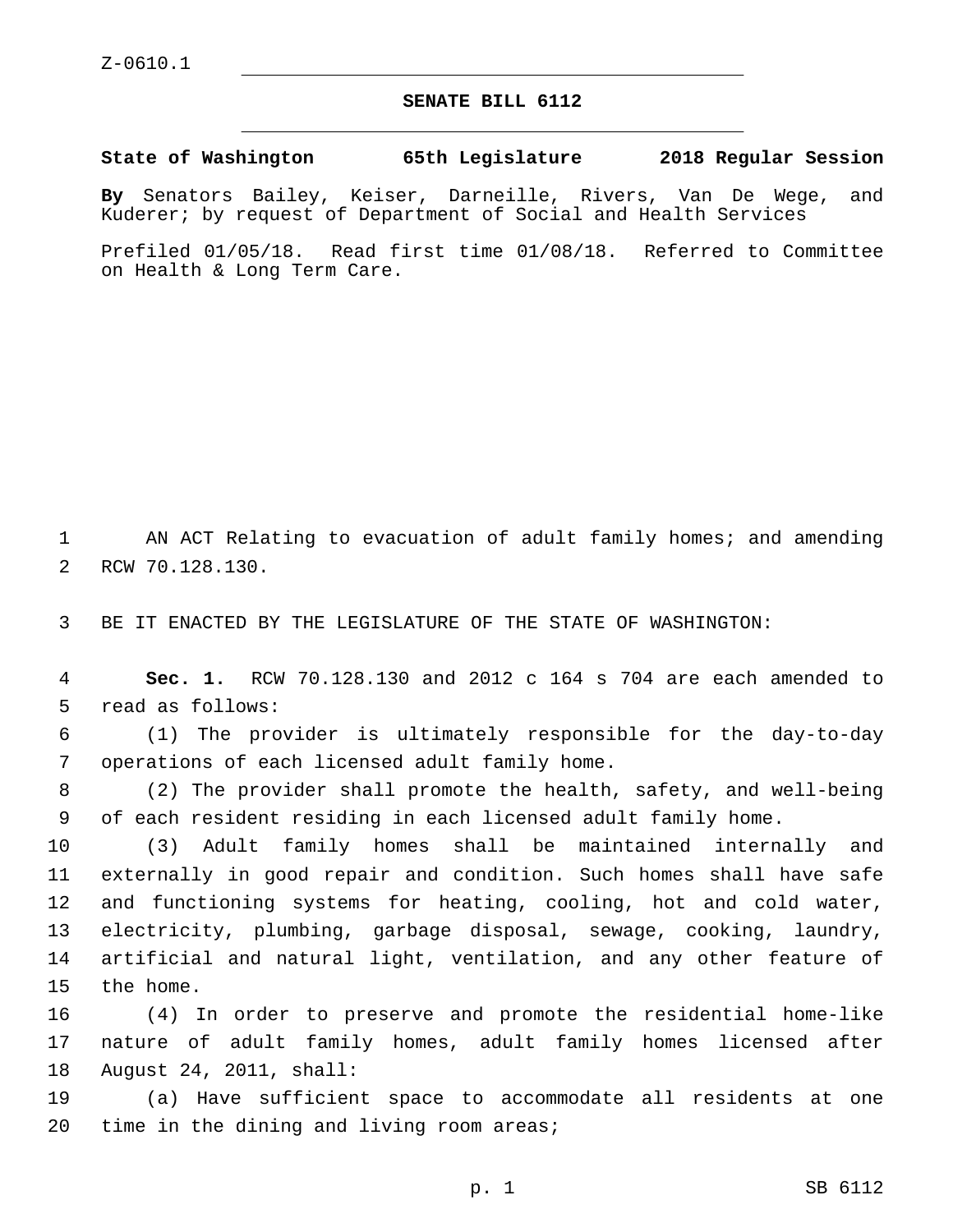(b) Have hallways and doorways wide enough to accommodate residents who use mobility aids such as wheelchairs and walkers; and

 (c) Have outdoor areas that are safe and accessible for residents 4 to use.

 (5) The adult family home must provide all residents access to resident common areas throughout the adult family home including, but not limited to, kitchens, dining and living areas, and bathrooms, to the extent that they are safe under the resident's care plan.

 (6) Adult family homes shall be maintained in a clean and sanitary manner, including proper sewage disposal, food handling, and 11 hygiene practices.

 (7) Adult family homes shall develop a fire drill plan for emergency evacuation of residents, shall have working smoke detectors 14 in each bedroom where a resident is located, and shall have working 15 fire extinguishers on each floor of the home((, and shall not keep 16 nonambulatory patients above the first floor of the home)).

 (8) The adult family home shall ensure that all residents can be safely evacuated from the home in an emergency as established by the 19 department in rule.

 (9) Adult family homes shall have clean, functioning, and safe 21 household items and furnishings.

 (10) Adult family homes shall provide a nutritious and balanced diet and shall recognize residents' needs for special diets.

 (11) Adult family homes shall establish health care procedures for the care of residents including medication administration and 26 emergency medical care.

 (a) Adult family home residents shall be permitted to self-28 administer medications.

 (b) Adult family home providers may administer medications and deliver special care only to the extent authorized by law.

 (12) Adult family home providers shall either: (a) Reside at the adult family home; or (b) employ or otherwise contract with a qualified resident manager to reside at the adult family home. The department may exempt, for good cause, a provider from the 35 requirements of this subsection by rule.

 (13) A provider will ensure that any volunteer, student, employee, or person residing within the adult family home who will have unsupervised access to any resident shall not have been convicted of a crime listed under RCW 43.43.830 or 43.43.842, or been found to have abused, neglected, exploited, or abandoned a minor or